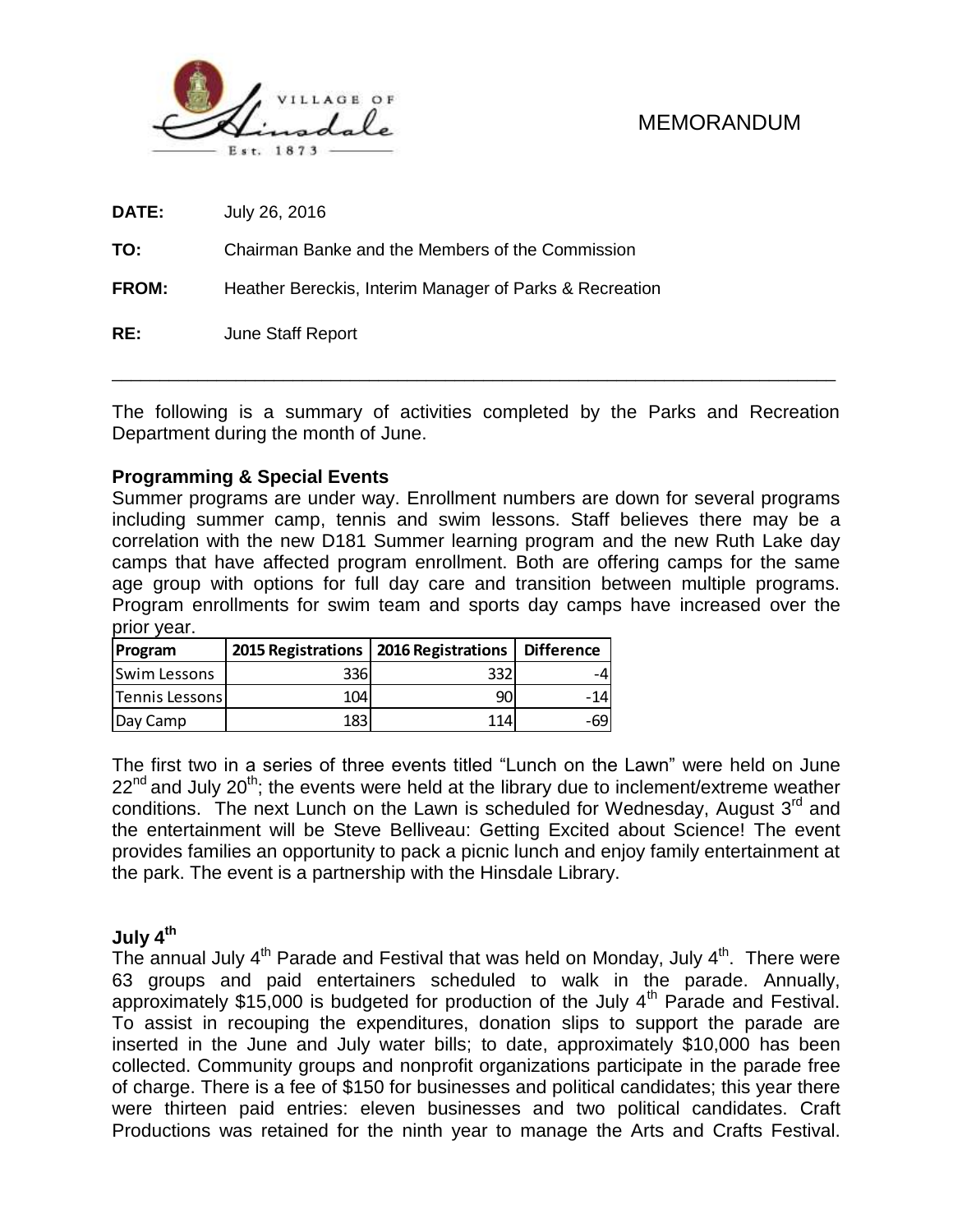

# MEMORANDUM

Thirty percent of the craft fair vendor fees are paid to the Village with a minimum of \$3,000 required; this year \$3,240 was collected. Hinsdale Rotary sponsored the annual turtle races. Events at Burlington Park ran from 10:00 am through 4:00 pm and included the turtle races, craft fair, food vendors, kids' rides and games and a performance by the West Suburban Concert Band.

### **Fall Brochure**

Brochure development for the fall season is on-going. Staff is reviewing current and past program enrollment to determine offerings for the coming year; staff continues to work on cooperative program with local Park Districts and most recently has added a variety of cooperative programs with The Community House. Some of the programming that was shared with Park Districts has been moved to The Community House in an attempt to better reach and serve the whole of the Hinsdale community. The fall brochure will be delivered to residents on August 1<sup>st</sup>, with registration beginning on August 8<sup>th</sup>.

### **Inclusion**

Four children with special needs have enrolled in summer activities. Staff met with the families to assess their childrens' disabilities. It is necessary to hire inclusion aides to assist them in participating, per a federal mandate that requires tax-supported endeavors to provide services to any person who would like to participate. In addition, the Burr Ridge Park District has one Hinsdale family enrolled in their summer camp programs; based on participant needs assessments, it will be necessary for them to have one-on-one inclusion aides. Per the Gateway Special Recreation Association agreement, the Village will be required to reimburse Burr Ridge Park District for the personnel costs for the one-on-one aides. Current Special Recreation participants with the Village of Hinsdale range from 4 to 15 years of age.

# **Field/Park Updates**

## **Mowing & Landscaping**

Per the approved budget, mowing of Village Parks and public right of ways is scheduled to be completed once per week. The frequent rain events resulted in long turf that was affecting the athletic play; authorization was approved to mow Brook Park twice per week for six weeks. Below is an expense summary of the billing for the May mowing and landscaping. The mowing contract extends from May- October of each year.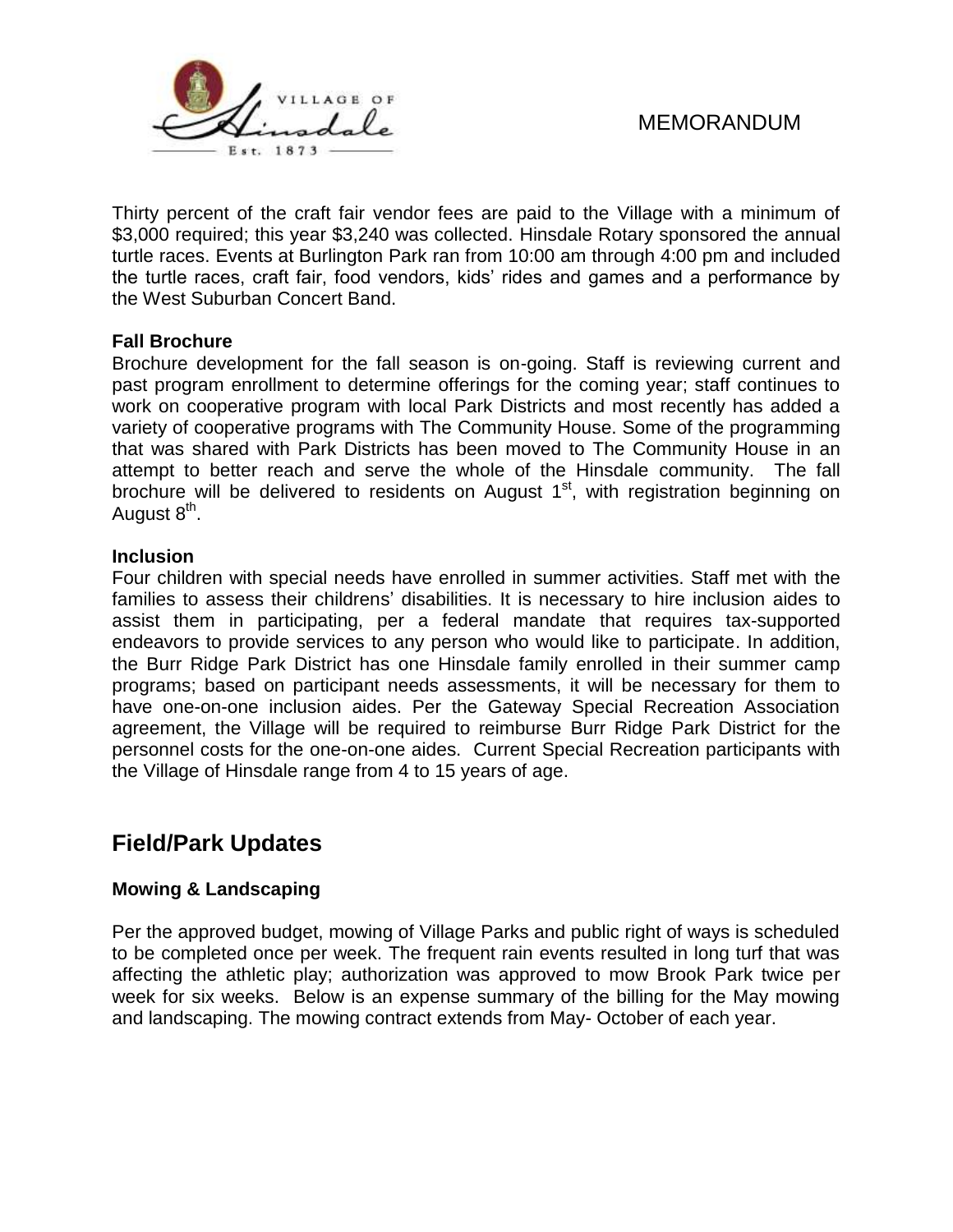

|                 | <b>Business</b> |             |                  |    |              |               |
|-----------------|-----------------|-------------|------------------|----|--------------|---------------|
|                 | <b>District</b> | Pool        | <b>KLM Lodge</b> |    | <b>Parks</b> |               |
|                 |                 |             |                  |    |              | <b>Total</b>  |
| May 2           | \$<br>909       | \$<br>75    | \$<br>6          | \$ | 2,061        | \$<br>3,051   |
| May 9           | \$<br>621       | \$<br>55    | \$<br>۰          | \$ | 1,966        | \$<br>2,642   |
| May 16          | \$<br>845       | \$<br>114   | \$<br>24         | \$ | 2,107        | \$<br>3,090   |
| May 23          | \$<br>909       | \$<br>75    | \$<br>۰          | \$ | 2,037        | \$<br>3,021   |
| May 30          | \$<br>811       | \$<br>55    | \$<br>۰          | \$ | 1,772        | \$<br>2,638   |
| <b>Total</b>    | \$<br>4,097     | \$<br>374   | \$<br>30         | \$ | 9,942        | \$<br>14,443  |
| FY 15/16 Budget | \$<br>22,947    | \$<br>5,979 | \$<br>4,318      | S. | 79,922       | \$<br>113,166 |
|                 |                 |             |                  |    |              |               |
| May Billing     | \$<br>4,097     | \$<br>374   | \$<br>30         | \$ | 9,942        | \$<br>14,443  |
| Remaining       | \$<br>18,850    | \$<br>5,605 | \$<br>4,288      | S  | 69,980       | \$<br>98,723  |
| % of Budget     | 18%             | 6%          | 1%               |    | 12%          | 13%           |

# **Katherine Legge Memorial Lodge**

Net income for the first month of the fiscal year is \$7,569; \$2,366 higher than the same period of the prior year; this is a result of decreased expenses. Rental revenue for the first month of the fiscal year is \$12,950, which is a decrease of 19% (\$4,750) over the prior year. In May, there were seven events held at the Lodge, which is the same as the prior year. The rental revenue decreased due to smaller scale events being held. Caterer's License fees are also down this year, 14% (\$1,500), due to fewer caterers choosing to renew because they weren't receiving enough business from Lodge clients. Village staff is working with the Lodge Manager to establish a comprehensive marketing plan for the remainder of the year to help boost rentals. Marketing will include, but is not limited to; wedding guides, print and social media based; corporate agencies; local organizations and programs, like PTO/PTA's; and funeral homes. This will include mailers, cold calls, print and social media advertising.

| <b>REVENUES</b>         |              | May            | <b>YTD</b>   |                | Change     | 2016-17       | FY 16-17 | 2015-16       | FY 15-16 |
|-------------------------|--------------|----------------|--------------|----------------|------------|---------------|----------|---------------|----------|
|                         | <b>Prior</b> | <b>Current</b> | <b>Prior</b> | <b>Current</b> | Over the   | Annual        | % of     | Annual        | $%$ of   |
|                         | Year         | Year           | Year         | Year           | Prior year | <b>Budget</b> | budget   | <b>Budget</b> | budget   |
| <b>KLM Lodge Rental</b> | \$16,000     | \$12,950       | \$38.195     | \$33.445       | (\$4,750)  | \$180,000     |          | 19% \$160,000 | 24%      |
| Caterer's Licenses      | \$10,500     | \$9,000        | \$10,500     | \$9,000        | (\$1,500)  | \$15,000      | 60%      | \$15,000      | 70%      |
| <b>Total Revenue</b>    | \$26,500     | \$21,950       | \$48.695     | \$42,445       | (\$6,250)  | \$195,000     |          | 22% \$175,000 | 28%      |
|                         |              |                |              |                |            |               |          |               |          |
|                         |              |                |              |                | Change     | 2016-17       | FY 16-17 | 2015-16       | FY 15-16 |
| <b>EXPENSES</b>         |              | May            |              | <b>YTD</b>     | Over the   | Annual        | $%$ of   | Annual        | $%$ of   |
|                         | <b>Prior</b> | <b>Current</b> | <b>Prior</b> | <b>Current</b> | Prior year | <b>Budget</b> | budget   | <b>Budget</b> | budget   |
|                         | Year         | Year           | Year         | Year           |            |               |          |               |          |
| <b>Total Expenses</b>   | \$21,297     | \$14,381       | \$26,514     | \$18,013       | (\$8,501)  | \$212.741     |          | 8% \$199,700  | 13%      |
| <b>Net</b>              | \$5,203      | \$7,569        | \$22.181     | \$24,432       |            |               |          |               |          |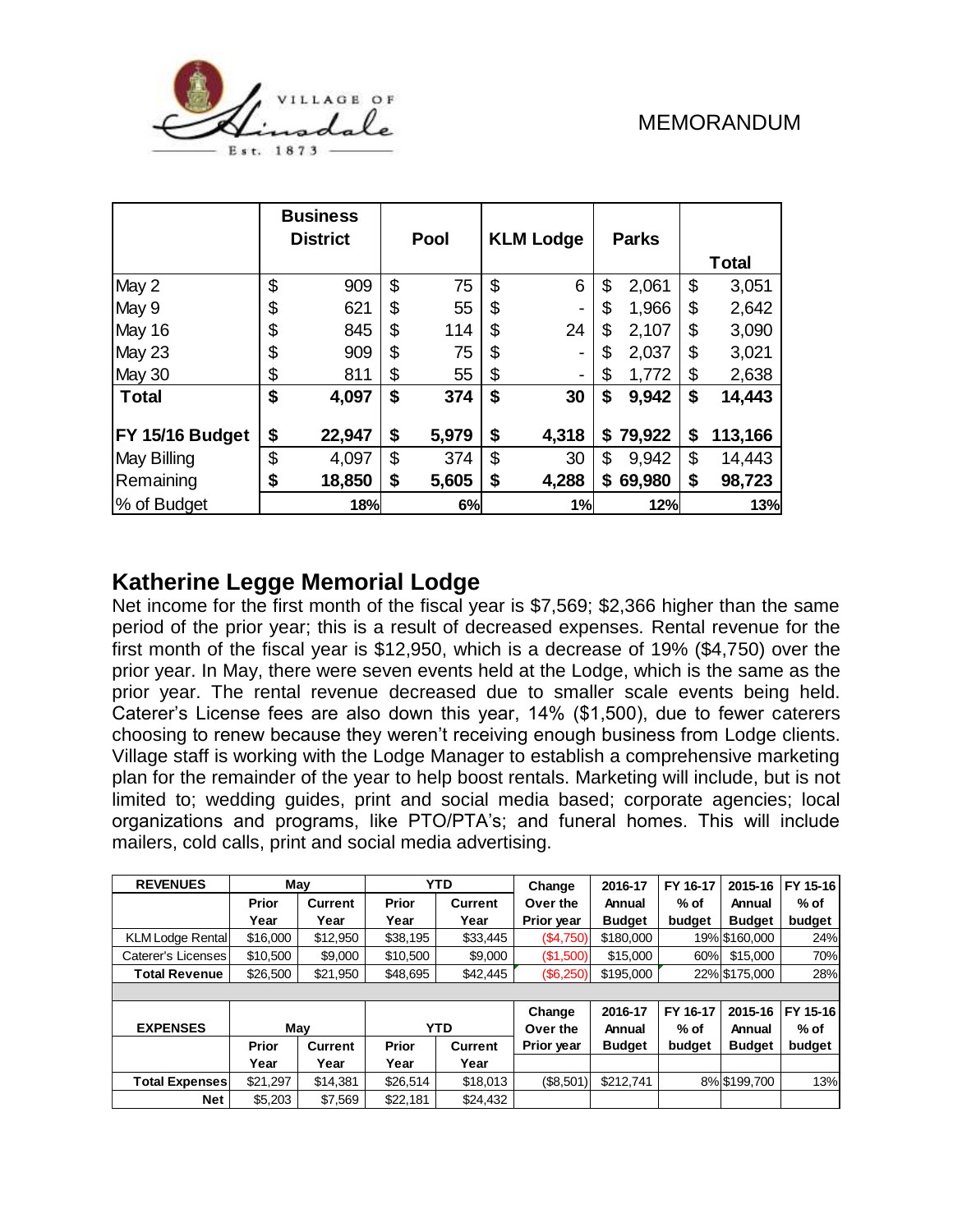

# **Platform Tennis**

## **Annual Court Maintenance**

To ensure that the courts are in good condition for the coming season, staff is scheduling work to be done on the courts and to the heaters. Riley Green Mountain will be out in August to complete repairs to the court screens, snow boards and court doors. Repairs to the courts are in the operating budget and are expected to cost \$1,745.

A rebid of the walkway project at KLM Park was completed and resulted in one bid being submitted. The project was awarded to Woodridge Deck and Gazebo Company, in the amount of \$93,141 at the July  $12<sup>th</sup>$  Village Board Meeting. This price is under the budgeted amount of \$150,000. Work on the walkways is expected to begin in early August.

### **Memberships**

Renewal letters will go out to past members in early August; current memberships are good through August 2016. Pricing for the 2016/17 season has been increased as reflected in the chart below to cover the addition of the Court Manager position. The Hinsdale Platform Tennis Association (HPTA) agreement was discussed at the July 12<sup>th</sup> Village Board Meeting and an extension of the contract through April 2017 will be on the Village Board agenda as a  $2^{nd}$  reading for the August  $9<sup>th</sup>$  meeting. Staff continues to work with HPTA regarding the contract.

| Village of Hinsdale Platform Tennis Membership Rates |    |                               |    |                             |    |                          |                   |                          |    |                      |    |                          |
|------------------------------------------------------|----|-------------------------------|----|-----------------------------|----|--------------------------|-------------------|--------------------------|----|----------------------|----|--------------------------|
| Membership as of<br>3/3/15                           |    | Current<br>Fees<br>as of 2015 |    | Proposed<br>Fees<br>2016/17 |    | Fee<br>Increase          | % Fee<br>Increase | <b>Members</b>           |    | Projected<br>Revenue |    | Increase<br>over Prior   |
| Resident Individual                                  | Ś  | 120                           | Ŝ  | 200                         | Ś  | 80                       | 67%               | 79                       | Ś  | 15,800               | Ś. | 6,560                    |
| Resident Family                                      | \$ | 175                           | \$ | 250                         | \$ | 75                       | 43%               | 34                       | \$ | 8,500                | \$ | 3,775                    |
| Resident Family Secondary                            | \$ | $\bar{a}$                     | \$ |                             | Ś  | $\equiv$                 |                   | 74                       | \$ |                      | \$ | $\equiv$                 |
| <b>RESIDENT TOTAL</b>                                |    |                               |    |                             |    |                          |                   | 187                      | \$ | 24,300               |    |                          |
|                                                      |    |                               |    |                             |    |                          |                   |                          |    |                      |    |                          |
| Non-Resident Individual                              | Ś  | 289                           | Ś  | 300                         | Ś  | 11                       | 4%                | 102                      | Ś  | 30,600               | Ś  | 3,692                    |
| Non-Resident Family                                  | Ŝ  | 345                           | Ś  | 375                         | Ś  | 30                       | 9%                | 16                       | S  | 6,000                | \$ | 135                      |
| Non-Resident Secondary                               | \$ | $\sim$                        | \$ | $\equiv$                    | \$ | $\equiv$                 |                   | 56                       |    |                      | \$ | $\equiv$                 |
| <b>NON-RESIDENT TOTAL</b>                            |    |                               |    |                             |    |                          |                   | 174                      | \$ | 36,600               |    |                          |
|                                                      |    |                               |    |                             |    |                          |                   |                          |    |                      |    |                          |
| Sustaining Lifetime                                  | \$ | $\sim$                        | \$ |                             | Ś  | $\equiv$                 |                   | 291                      | \$ | $\bar{a}$            | \$ | $\bar{a}$                |
| New Lifetime Members                                 | Ś  | 1,500                         | Ś  | 1,500                       | Ś  | $\overline{\phantom{a}}$ |                   | $\overline{\phantom{a}}$ | Ś  | $\,$                 | \$ | $\overline{\phantom{a}}$ |
| <b>TOTAL MEMBERSHIP REVENUE</b>                      |    |                               |    |                             |    |                          |                   | 652                      | Ś  | 60,900.00            | Ś  | 14,162                   |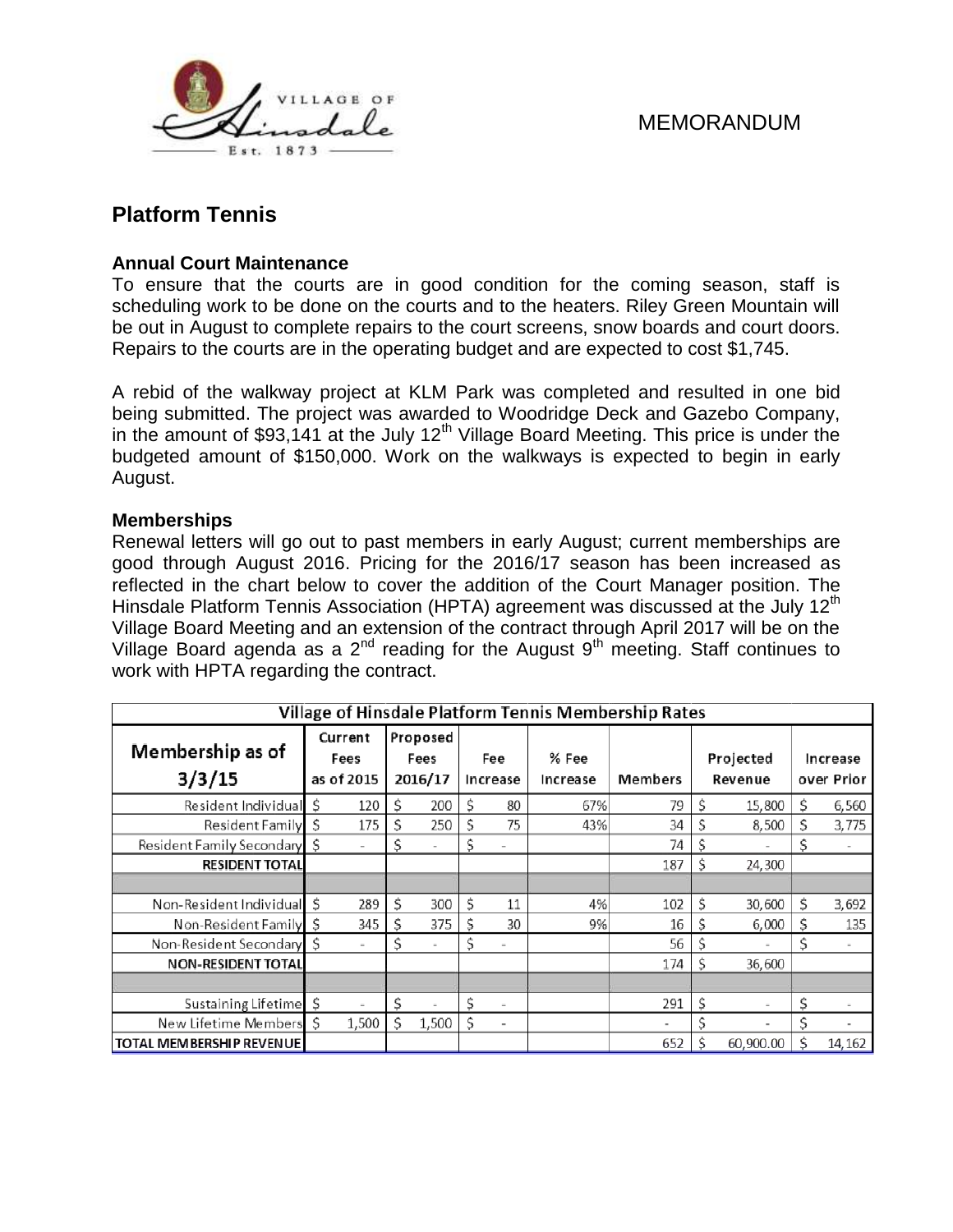



# **Community Pool**

### **Pass Sales**

Pool passes went on sale on Tuesday, March  $1<sup>st</sup>$ ; early bird rates ended April 29<sup>th</sup>. As reported previously, there were 100 Super Passes available; they sold out in five minutes.

Pool pass sales are ongoing. The table provided below summarizes pass sales through July 17<sup>th</sup>. Revenue for the same period of the prior year increased 5% (\$7,755). A hot, humid June has contributed to increased pool pass and daily guests pass sales.

Resident family pass sales for the same period of the prior year decreased 3% (\$2,585). Staff attributes this reduction to the prior season's weather and oversaturation of the community. A correlation in increased 10-visit pass sales can also be attributed to previous membership holders who have opted for less of a commitment to the pool.

This is the second year that Neighborly pass rates have been available; the fee is \$75 more than the Resident rate. The rates are offered to residents in the communities of LaGrange, LaGrange Park, Indian Head Park, Western Springs, Willowbrook, Brookfield and other communities that do not have municipal or park district run pools. Staff has been marketing the rates in these communities through ads in church bulletins, Money Mailers, local newspapers and Park District brochures.

Neighborly and Non-Resident pass revenues to date are \$34,230, which is an increase of 23% (\$6,940) over the same period of the prior year. To date, eighty-three Neighborly Passes have been sold. Feedback from the new members is that previously they were members of the Oak Brook Bath and Tennis Club, Western Springs Swim Club and Five Seasons but were not happy with the services.

For the same period of the prior year, 10-Visit pass sales increased 30% (\$4,800). Staff will continue to monitor pass sales to evaluate whether the Family resident sales might be impacted by the sales of the 10-Visit pass.

Daily Pass sales for the same period of the prior year have increased 46% (\$5,077). This can be directly contributed to the hot seasonal weather.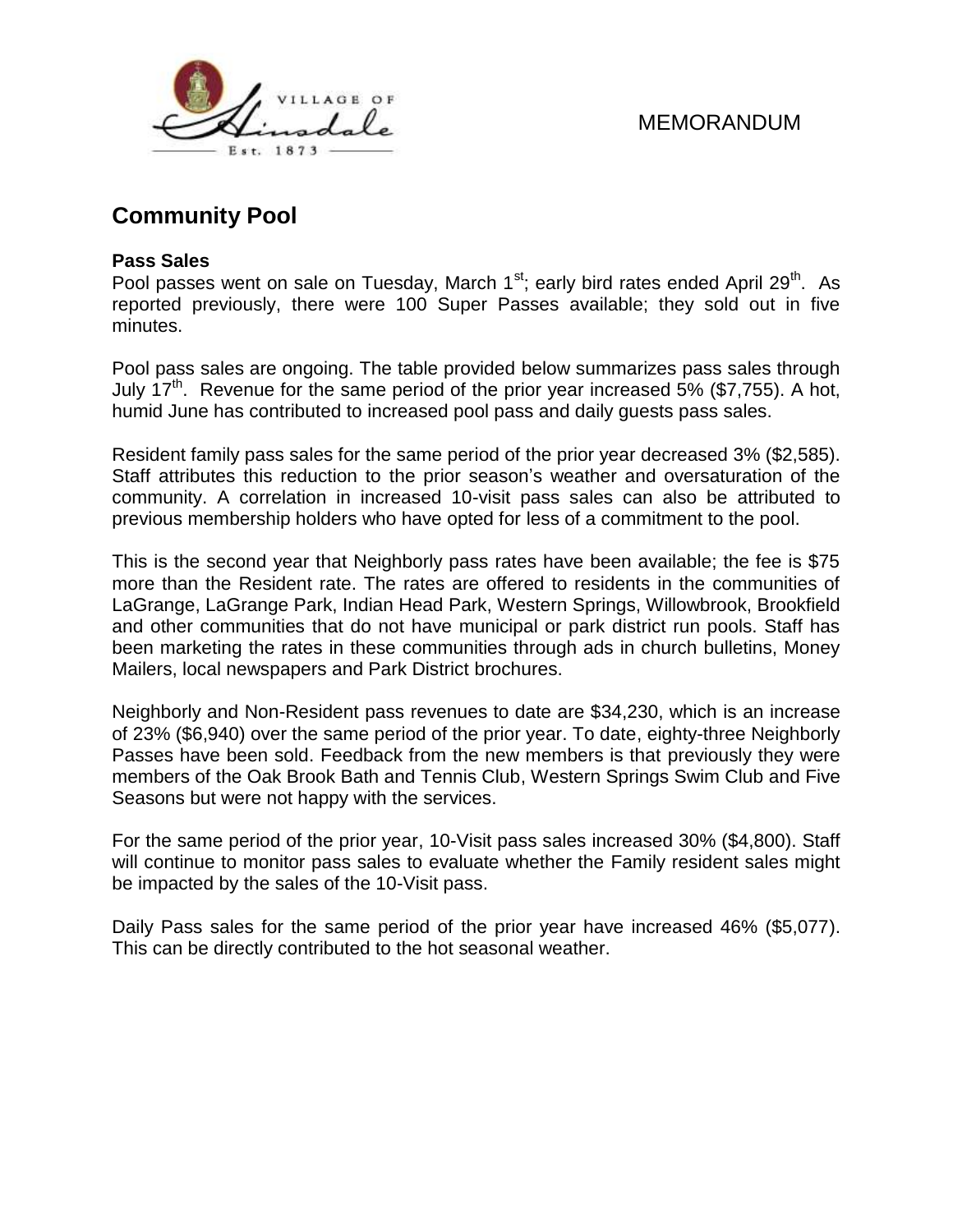

г

# MEMORANDUM

| As of June 30, 2016           |                         | 2015 Pass Revenue      |                |           |                             | 2016 Pass Revenue      |                 |           |                                                  |                                     |  |  |
|-------------------------------|-------------------------|------------------------|----------------|-----------|-----------------------------|------------------------|-----------------|-----------|--------------------------------------------------|-------------------------------------|--|--|
|                               | <b>New</b><br>Passes    | Renew<br><b>Passes</b> | <b>Total</b>   | Revenue   | <b>New</b><br><b>Passes</b> | Renew<br><b>Passes</b> | Total           | Revenue   | $\frac{9}{6}$<br>Change<br>Over<br>Prior<br>Year | Change<br>Over the<br>prior<br>year |  |  |
| <b>Resident</b>               |                         |                        |                |           |                             |                        |                 |           |                                                  |                                     |  |  |
| Nanny                         | 35                      | 45                     | 80             | \$4,575   | 42                          | 39                     | 81              | \$4,815   | 5%                                               | \$240                               |  |  |
| <b>Family Primary</b>         | 78                      | 224                    | 302            | \$87,510  | 88                          | 201                    | 289             | \$84,610  | $-3%$                                            | $-$2,900$                           |  |  |
| <b>Family Secondary</b>       | 241                     | 766                    | 1007           | \$0       | 286                         | 666                    | 952             | \$0       |                                                  | \$0                                 |  |  |
| Individual                    | 4                       | 13                     | 17             | \$2,740   | $\overline{7}$              | 13                     | 20              | \$3,030   | 11%                                              | \$290                               |  |  |
| <b>Senior Pass</b>            | $\overline{c}$          | 21                     | 23             | \$1,840   | 10                          | 23                     | 33              | \$2,640   | 43%                                              | \$800                               |  |  |
| <b>Family Super</b>           | $\sqrt{3}$              | 25                     | 28             | \$9,715   | $\mathbf 0$                 | 22                     | 22              | \$7,705   | $-21%$                                           | $-$2,010$                           |  |  |
| Family Super Secondary        | 3                       | 31                     | 34             | \$1,575   | 0                           | 23                     | 23              | \$1,080   | $-31%$                                           | $-$495$                             |  |  |
| Family Super Third            | $\overline{\mathbf{4}}$ | 22                     | 26             | \$1,215   | $\Omega$                    | 21                     | 21              | \$990     | $-19%$                                           | $-$225$                             |  |  |
| Family Super 4+               | 8                       | 24                     | 32             | \$495     | 3                           | 29                     | 32              | \$495     | 0%                                               | \$0                                 |  |  |
| <b>Individual Super Pass</b>  | $\mathbf 0$             | $\mathbf{1}$           | 1              | \$0       | $\Omega$                    | $\Omega$               | $\Omega$        | \$0       |                                                  | \$0                                 |  |  |
| Senior Super Pass             | $\overline{0}$          | $\mathbf 0$            | $\Omega$       | \$0       | $\Omega$                    | $\Omega$               | $\Omega$        | \$0       |                                                  | \$0                                 |  |  |
| <b>Resident Total</b>         | 378                     | 1172                   | <b>1550</b>    | \$109,665 | 436                         | 1037                   | 1473            | \$105,365 | $-4%$                                            | $-$4,300$                           |  |  |
|                               |                         |                        |                |           |                             |                        |                 |           |                                                  |                                     |  |  |
| Neighborly                    |                         |                        |                |           |                             |                        |                 |           |                                                  |                                     |  |  |
| Neighbor Family               | 51                      | 13                     | 64             | \$23,420  | 43                          | 40                     | 83              | \$30,340  | 30%                                              | \$6,920                             |  |  |
| Neighborly Individual         | $\Omega$                | $\mathbf 0$            | $\overline{0}$ | \$0       | $\overline{0}$              | $\Omega$               | $\mathbf 0$     | \$0       | 0%                                               | \$0                                 |  |  |
| Neighbor Addt'l               | 200                     | 38                     | 238            | \$0       | 145                         | 152                    | 297             | \$0       | 0%                                               | \$0                                 |  |  |
| <b>Neighborly Total</b>       | 251                     | 51                     | 302            | \$23,420  | 188                         | 192                    | 380             | \$30,340  | 30%                                              | \$6,920                             |  |  |
| <b>Non-Resident</b>           |                         |                        |                |           |                             |                        |                 |           |                                                  |                                     |  |  |
| Non Resident Family           | 1                       | $\mathbf 0$            | 1              | \$540     | $\overline{\mathbf{c}}$     | $\mathbf 0$            | $\overline{c}$  | \$540     | 0%                                               | \$0                                 |  |  |
| Non Resident Family Secondary | 3                       | $\mathbf 0$            | $\overline{3}$ | \$0       | 6                           | 9                      | 15              | \$0       | 0%                                               | $\sqrt{6}$                          |  |  |
| Non Resident Individual       | $\pmb{0}$               | $\mathbf{1}$           | $\mathbf{1}$   | \$285     | $\mathbf{1}$                | 1                      | $\overline{c}$  | \$500     | 240%                                             | \$215                               |  |  |
| Non Resident Senior           | $\mathbf{1}$            | 8                      | 9              | \$1,395   | $\overline{7}$              | 5                      | 12              | \$1,860   | 33%                                              | \$465                               |  |  |
| Non Resident Nanny            | 12                      | 0                      | 12             | \$1,080   | 9                           | 3                      | 12              | \$990     | 100%                                             | $- $90$                             |  |  |
| <b>Non-resident Total</b>     | $\overline{17}$         | $\overline{9}$         | 26             | \$3,300   | $\overline{25}$             | 18                     | $\overline{43}$ | \$3,890   | 18%                                              | \$590                               |  |  |
|                               |                         |                        |                |           |                             |                        |                 |           |                                                  |                                     |  |  |
| 10-Visit                      | 151                     | 23                     | 174            | \$13,530  | 172                         | 56                     | 228             | \$17,870  | 32%                                              | \$4,340                             |  |  |
| <b>TOTAL</b>                  |                         |                        | 2052           | \$149,915 |                             |                        | 2124            | \$157,465 | 5%                                               | \$7,550                             |  |  |

| <b>Daily Fee Revenue</b> |          |          |            |         |  |  |  |  |  |  |
|--------------------------|----------|----------|------------|---------|--|--|--|--|--|--|
|                          |          | % Over   |            |         |  |  |  |  |  |  |
|                          |          |          | over       | Prior   |  |  |  |  |  |  |
|                          | 2015     | 2016     | prior      | Year    |  |  |  |  |  |  |
|                          |          |          |            |         |  |  |  |  |  |  |
|                          |          |          |            |         |  |  |  |  |  |  |
| May                      | \$935    | \$3,742  | \$2,807    | 300%    |  |  |  |  |  |  |
| June                     | \$10,959 | \$16,036 | \$5,077    | 46%     |  |  |  |  |  |  |
| July                     | \$18,970 |          | $-$18,970$ | $-100%$ |  |  |  |  |  |  |
| August                   | \$14,037 |          | $-$14,037$ | $-100%$ |  |  |  |  |  |  |
| Sept                     | \$3,078  |          | $-$3,078$  | $-100%$ |  |  |  |  |  |  |
| Total                    | \$47,979 | \$19,778 | $-$28,201$ | $-59%$  |  |  |  |  |  |  |